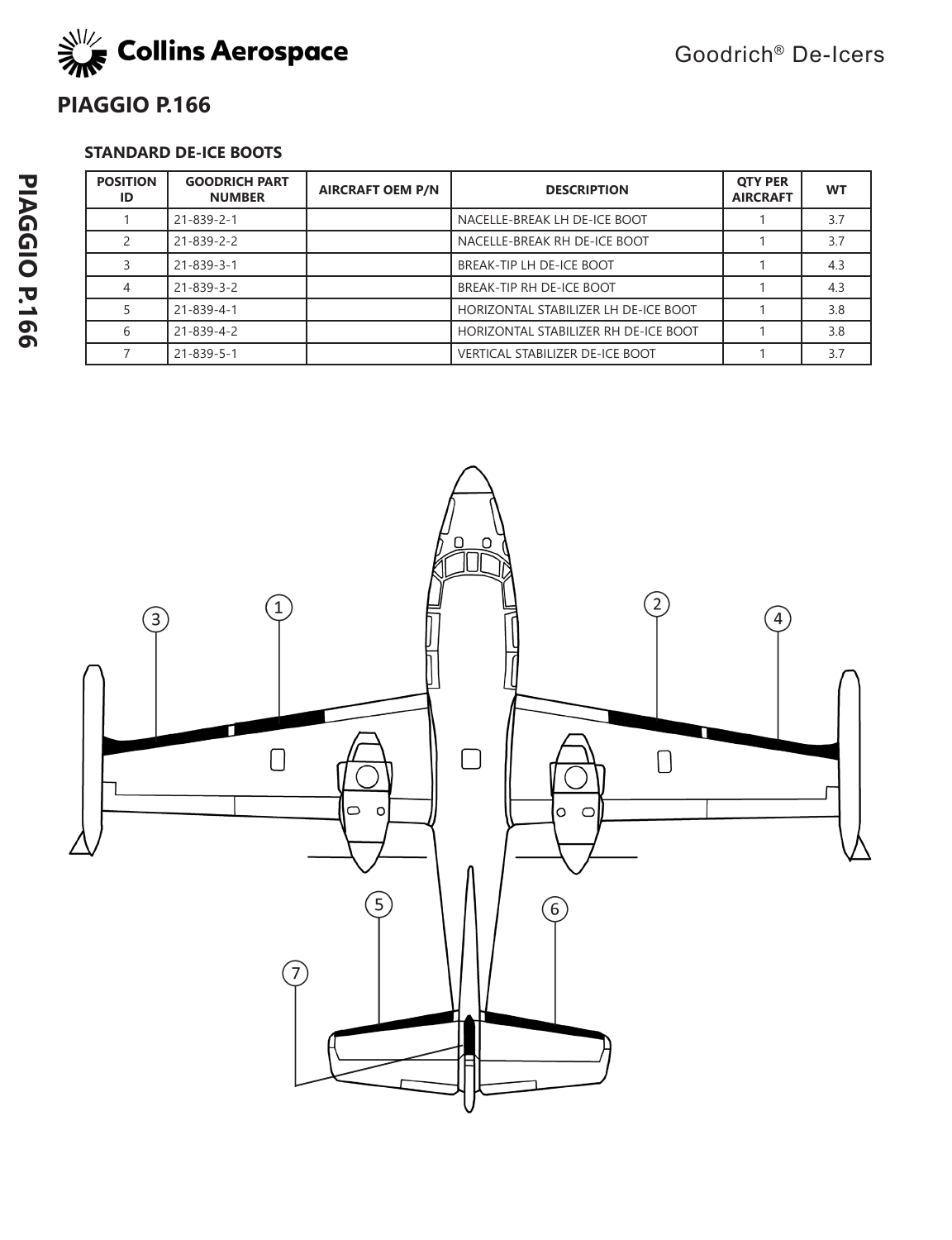

Goodrich® De-Icers

# **PIAGGIO P.166B (PORTOFINO)**

## **STANDARD DE-ICE BOOTS**

| <b>POSITION</b><br>ID | <b>GOODRICH PART</b><br><b>NUMBER</b> | <b>AIRCRAFT OEM P/N</b> | <b>DESCRIPTION</b>                     | <b>OTY PER</b><br><b>AIRCRAFT</b> | <b>WT</b> |
|-----------------------|---------------------------------------|-------------------------|----------------------------------------|-----------------------------------|-----------|
|                       | $21 - 839 - 6 - 1$                    |                         | NACELLE-BREAK LH DE-ICE BOOT           |                                   | 3.7       |
|                       | 21-839-6-2                            |                         | NACELLE-BREAK RH DE-ICE BOOT           |                                   | 3.7       |
|                       | 21-839-3-1                            |                         | BREAK-TIP LH DE-ICE BOOT               |                                   | 4.3       |
|                       | 21-839-3-2                            |                         | BREAK-TIP RH DE-ICE BOOT               |                                   | 4.3       |
|                       | 21-839-4-1                            |                         | HORIZONTAL STABILIZER LH DE-ICE BOOT   |                                   | 3.8       |
| 6                     | $21 - 839 - 4 - 2$                    |                         | HORIZONTAL STABILIZER RH DE-ICE BOOT   |                                   | 3.8       |
|                       | $21 - 839 - 5 - 1$                    |                         | <b>VERTICAL STABILIZER DE-ICE BOOT</b> |                                   | 3.7       |

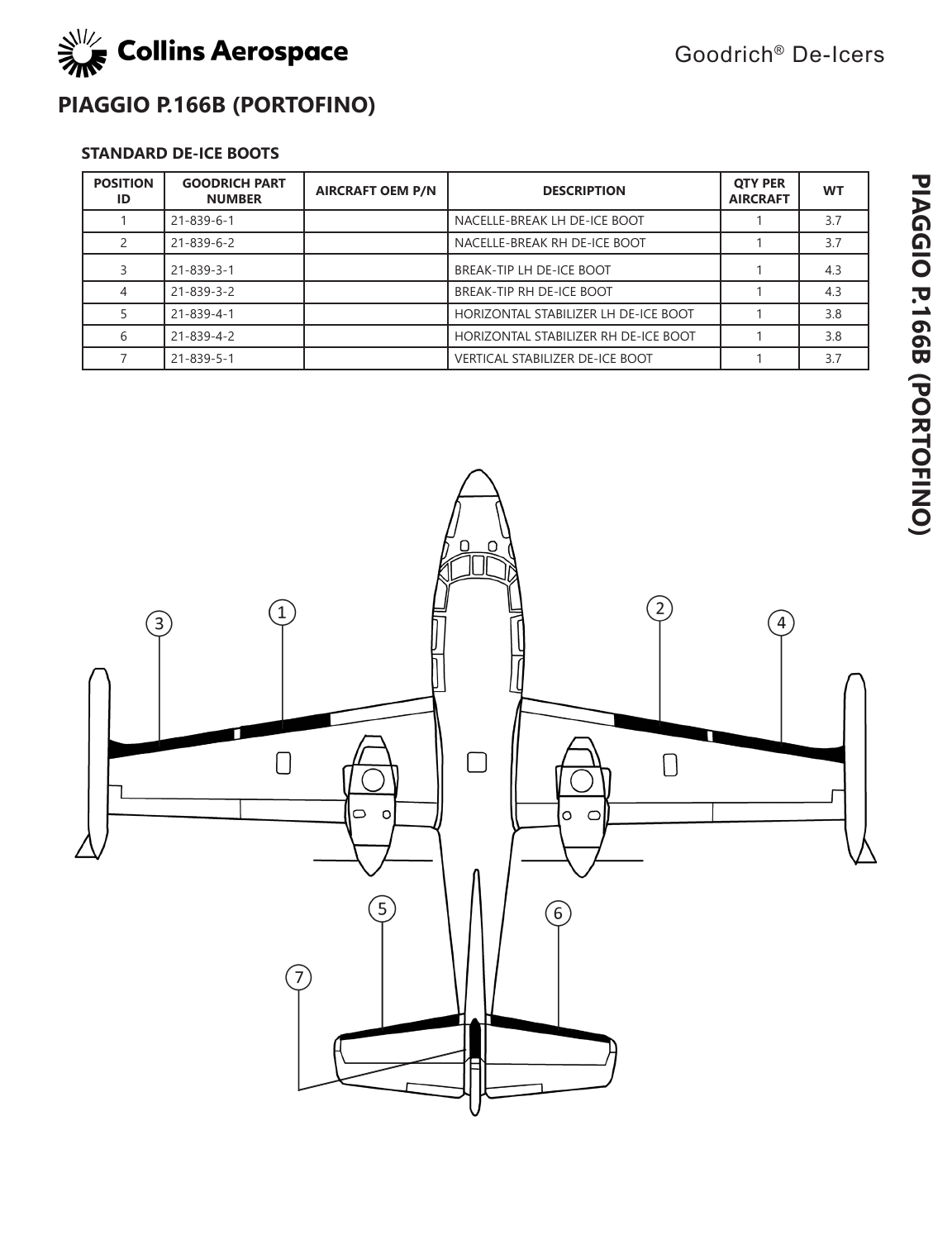

## **PIAGGIO P.166BL**

## **STANDARD DE-ICE BOOTS**

| <b>POSITION</b><br>ID | <b>GOODRICH PART</b><br><b>NUMBER</b> | <b>AIRCRAFT OEM P/N</b> | <b>DESCRIPTION</b>                                            | <b>OTY PER</b><br><b>AIRCRAFT</b> | <b>WT</b> |
|-----------------------|---------------------------------------|-------------------------|---------------------------------------------------------------|-----------------------------------|-----------|
|                       | 25S-7D5062-01                         |                         | NACELLE-BREAK LH DE-ICE BOOT                                  |                                   | 2.0       |
|                       | 25S-7D5062-02                         |                         | NACELLE-BREAK RH DE-ICE BOOT                                  |                                   | 2.0       |
|                       | 25S-7D5062-03                         |                         | BREAK-TIP LH DE-ICE BOOT                                      |                                   | 3.5       |
| 4                     | 25S-7D5062-04                         |                         | BREAK-TIP RH DE-ICE BOOT                                      |                                   | 3.5       |
| 5                     | 25S-7D5062-05                         |                         | <b>HORIZONTAL STABILIZER LH ESTANE®</b><br>DE-ICE BOOT        |                                   | 2.0       |
| 6                     | 25S-7D5062-06                         |                         | <b>HORIZONTAL STABILIZER RH ESTANE®</b><br><b>DE-ICE BOOT</b> |                                   | 2.0       |
|                       | 25S-7D5062-07                         |                         | <b>VERTICAL STABILIZER DE-ICE BOOT</b>                        |                                   | 1.6       |